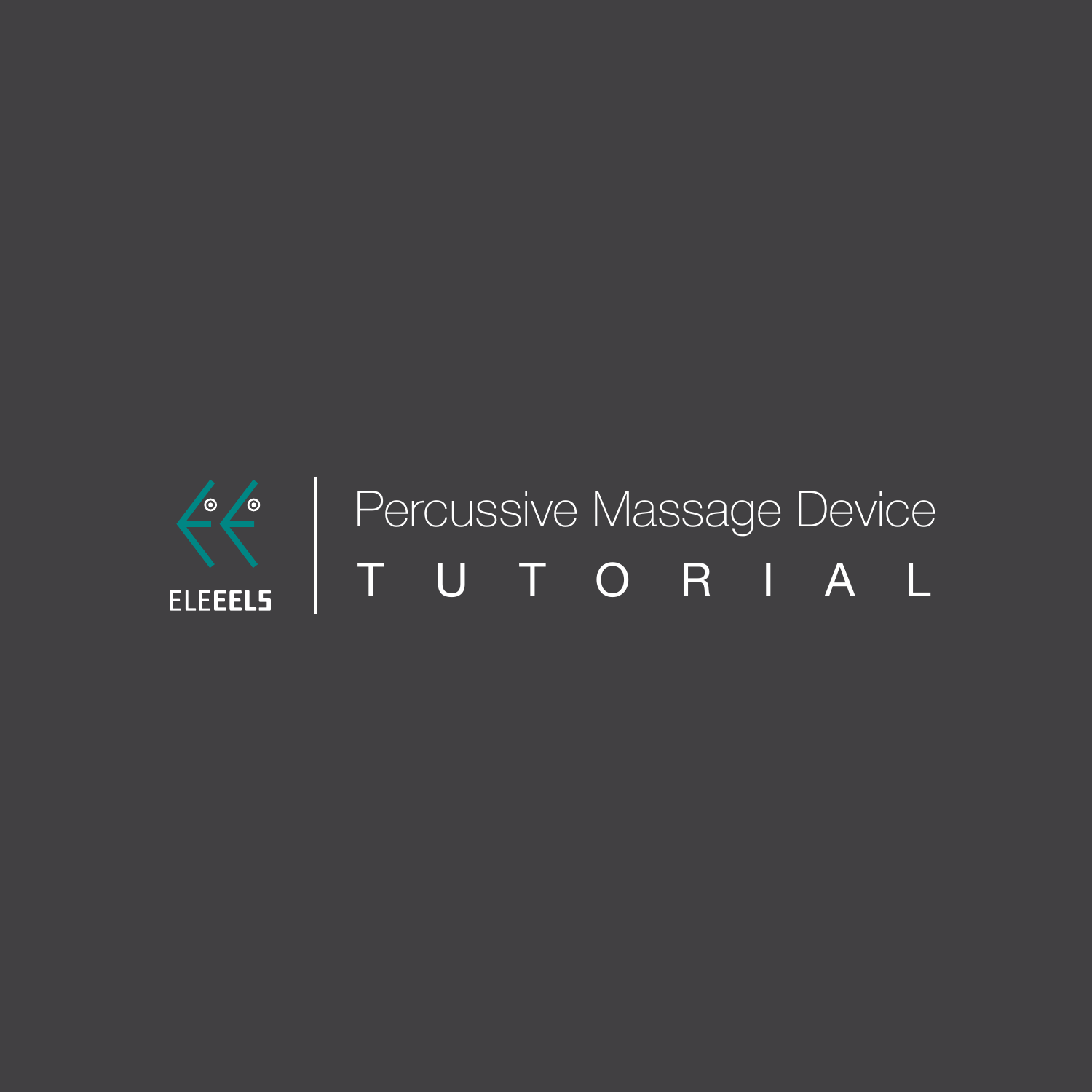| - Back/Shoulder |   |
|-----------------|---|
| - Thighs        |   |
| - Legs          | 8 |
| - Feet          | O |

| - Arms     | 11 |
|------------|----|
| - Shoulder | 12 |
| - PEC      | 13 |
| - Elbow    |    |

| - Thighs Front/Back | $16 - 17$ |
|---------------------|-----------|
| - Legs Front/Back   | $18 - 19$ |
| - Lower Back        | 20        |
| - Mid Section       | 21        |
| - Glutes            | 22        |
| - Feet              | 23        |

# Index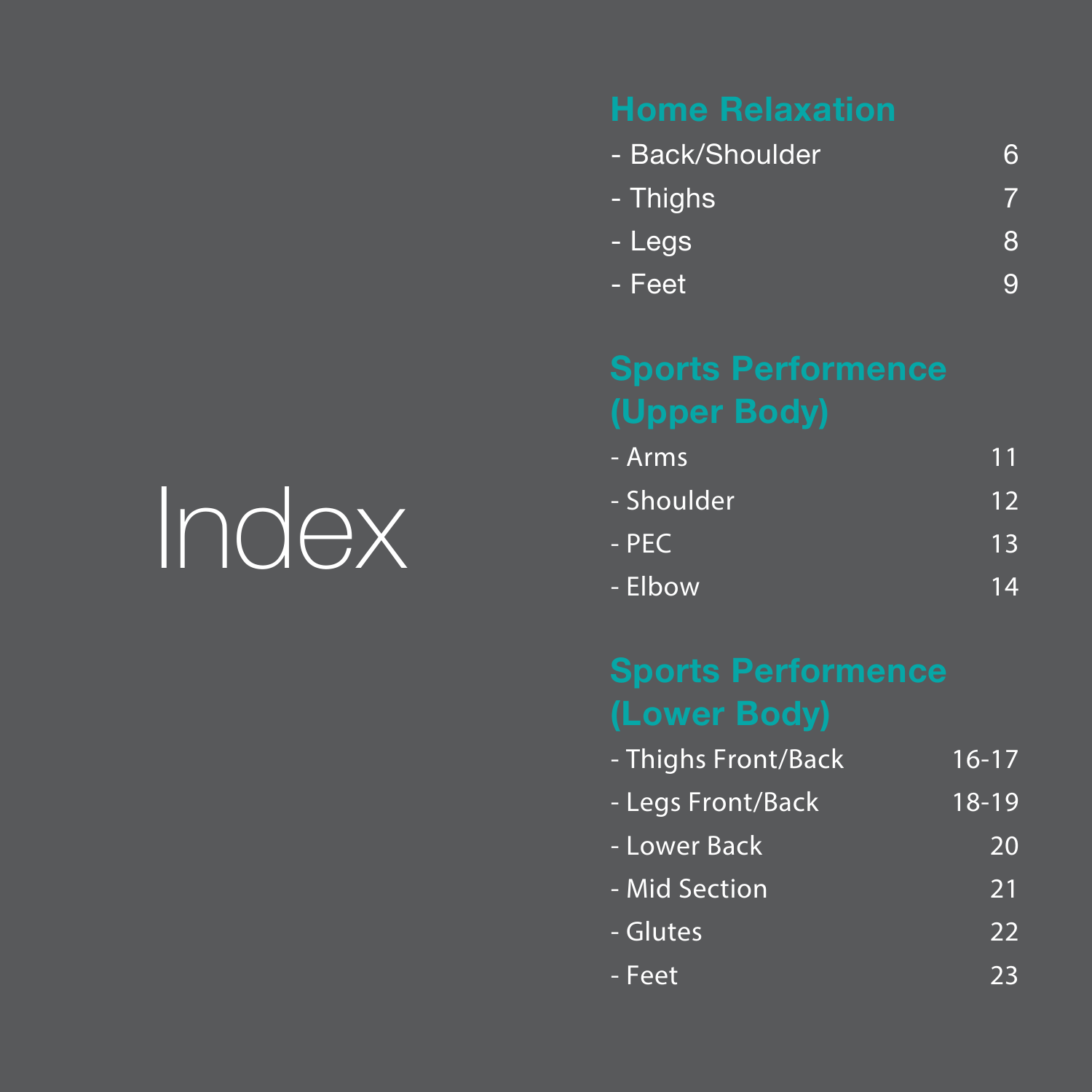## **4 Interchangeable Applicators**









Fork Neck and Back

**Bullet** Joint and

Acupuncture Point

Flat

All muscle parts

Round Major muscle groups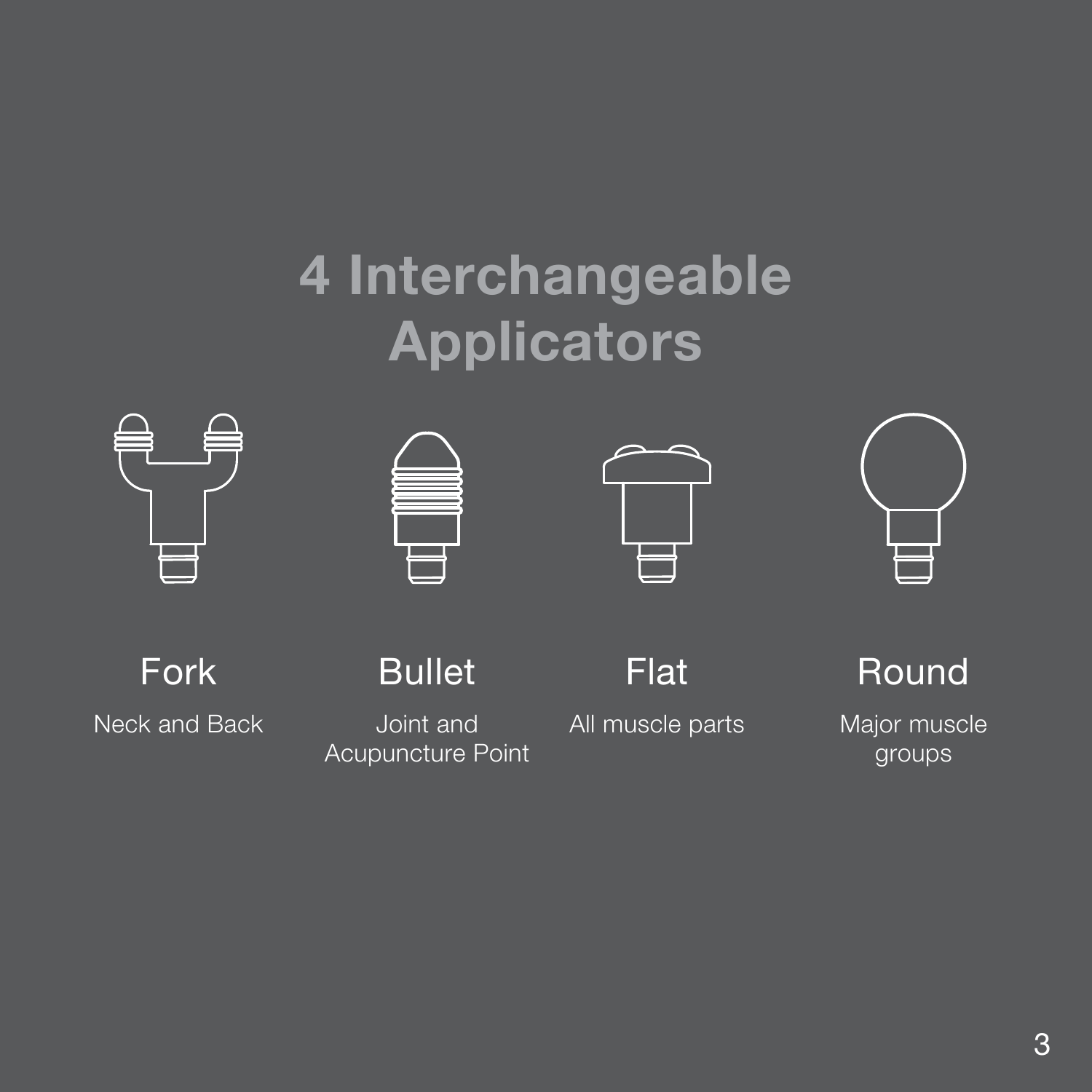### **General Instruction**

Apply little pressure and move along the arrow slowly, or in a small circular motion. Let the applicator stop for few seconds in certain points that feels sore in particular.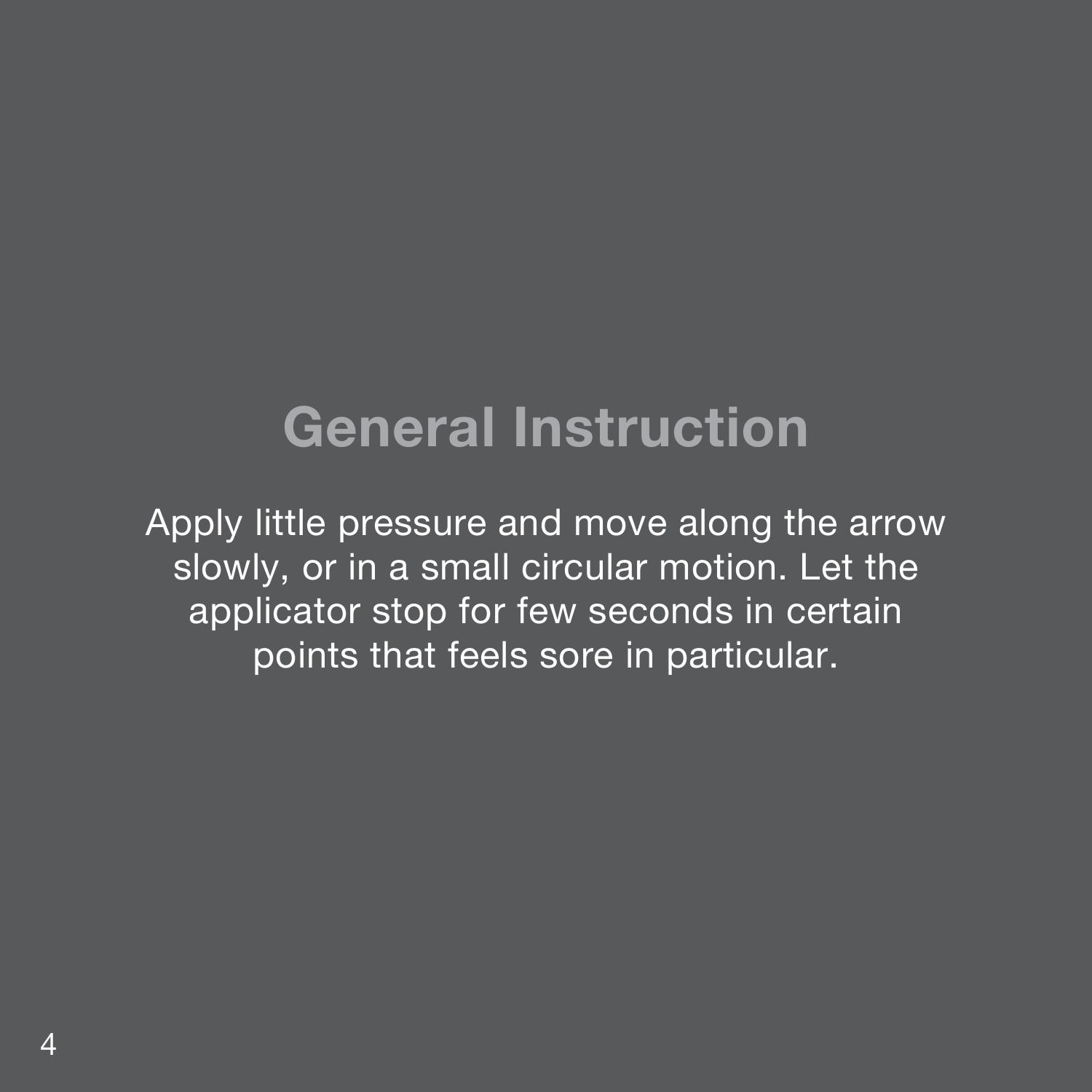## **Home Relaxation**

Adjust speed according to your own needs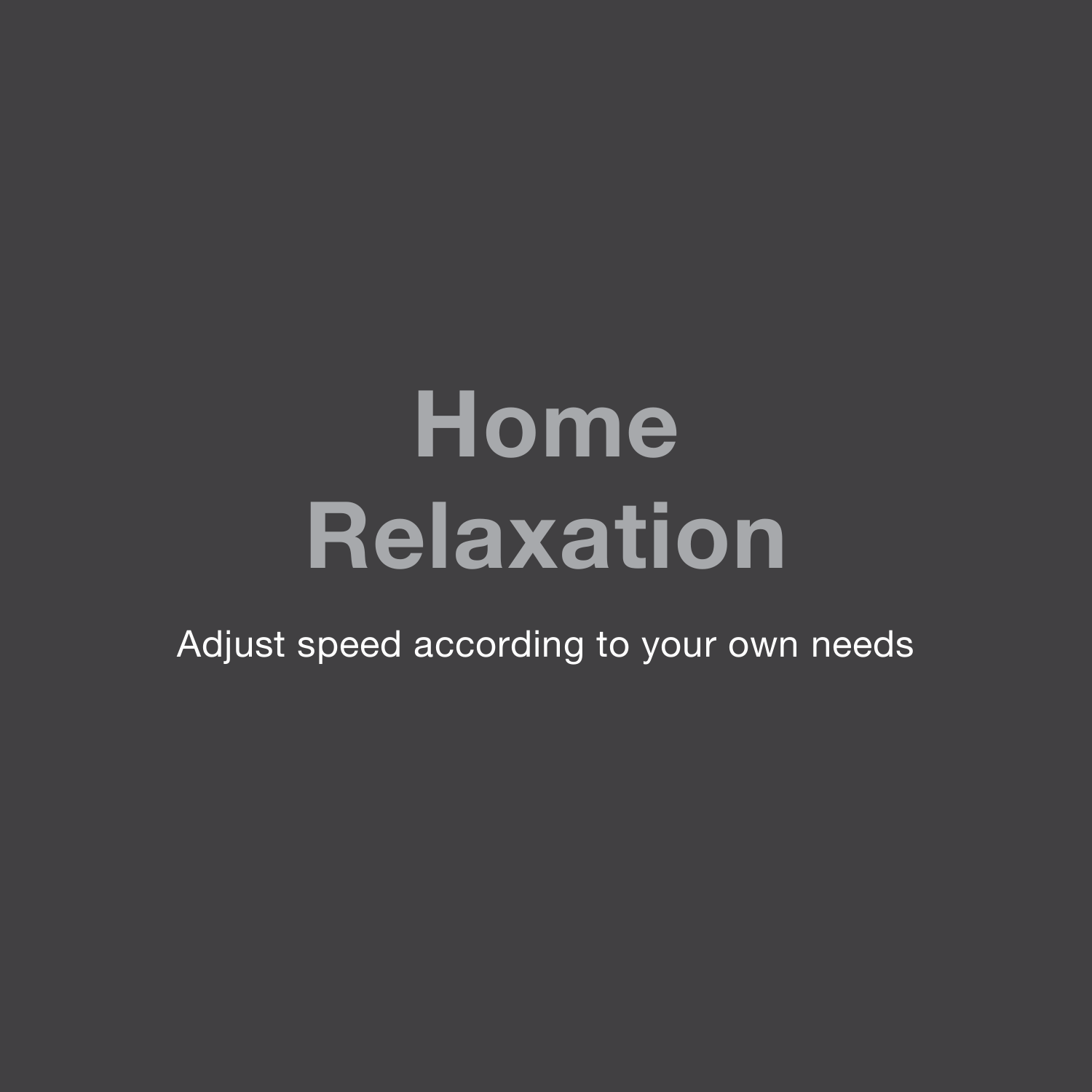### **Home Relaxation - Back/ Shoulder**





Comfort mode Level 1 to 2

1. Apply to 1, 2, 3, and 4 2. Sweep between 1-2, 3-4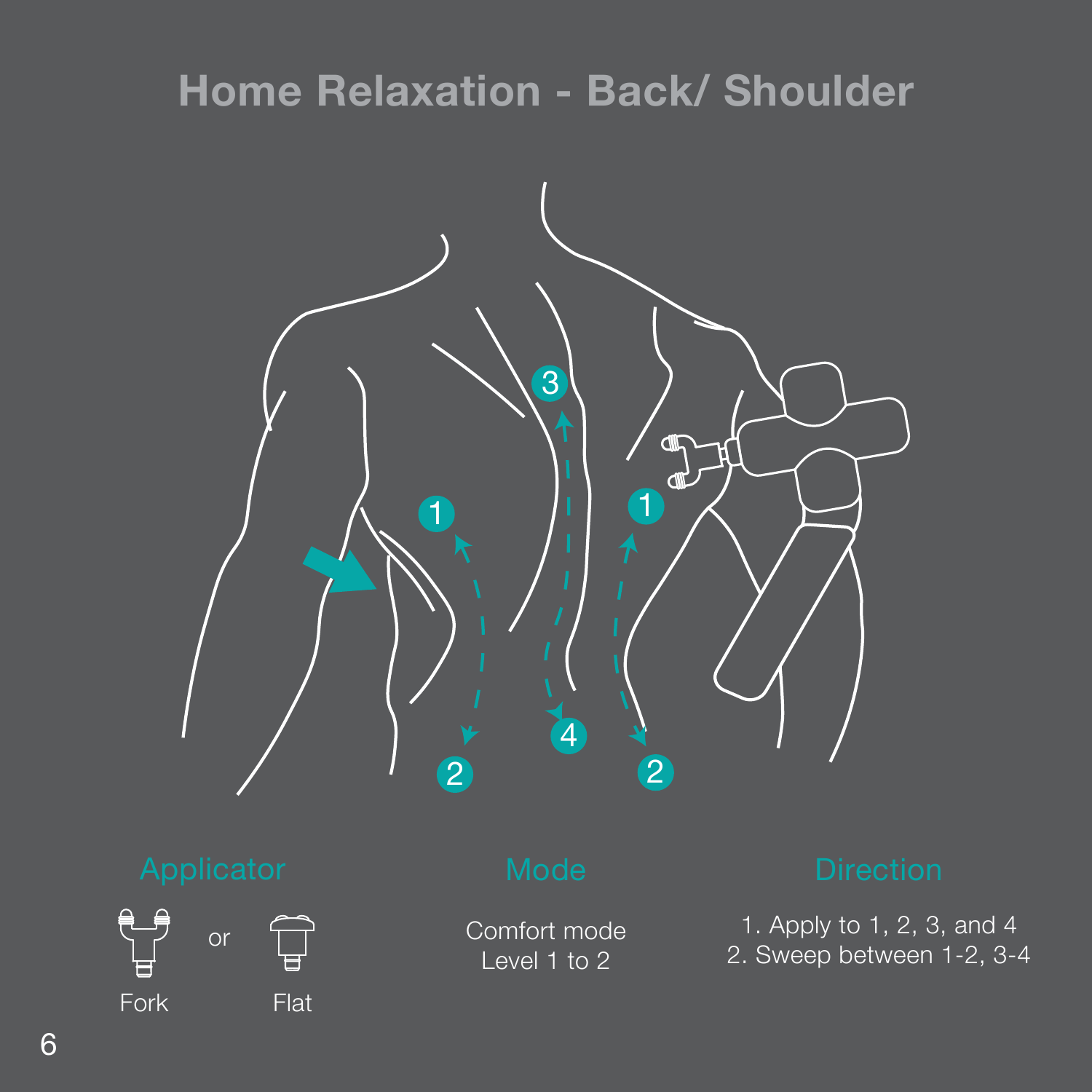### **Home Relaxation - Thighs**





Sports mode Level 1 to 2

1. Apply to 1 and 2 2. Sweep between 1-2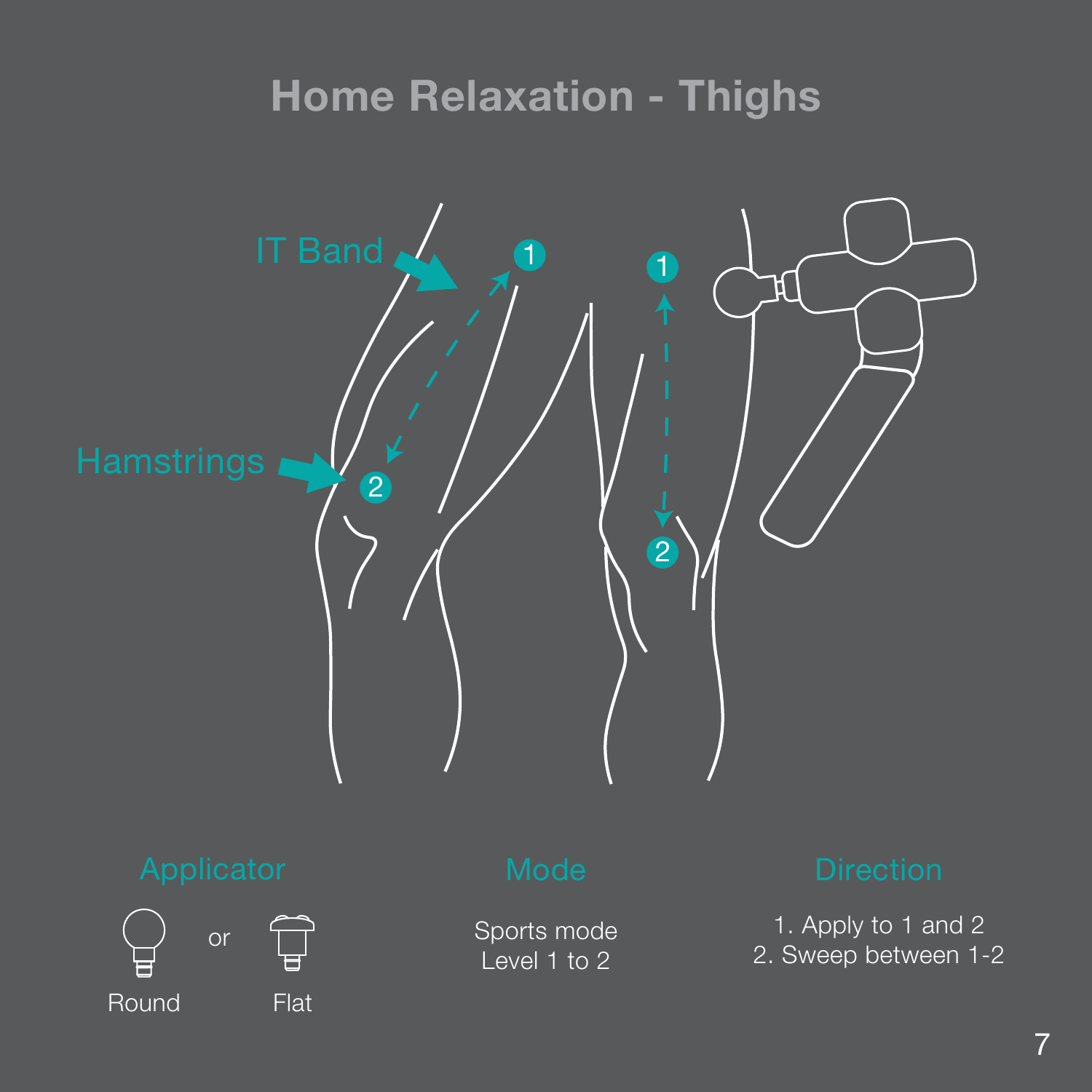### **Home Relaxation - Leg**





Comfort mode Level 2 to 3

1. Apply to 1 and 2 2. Sweep between 1-2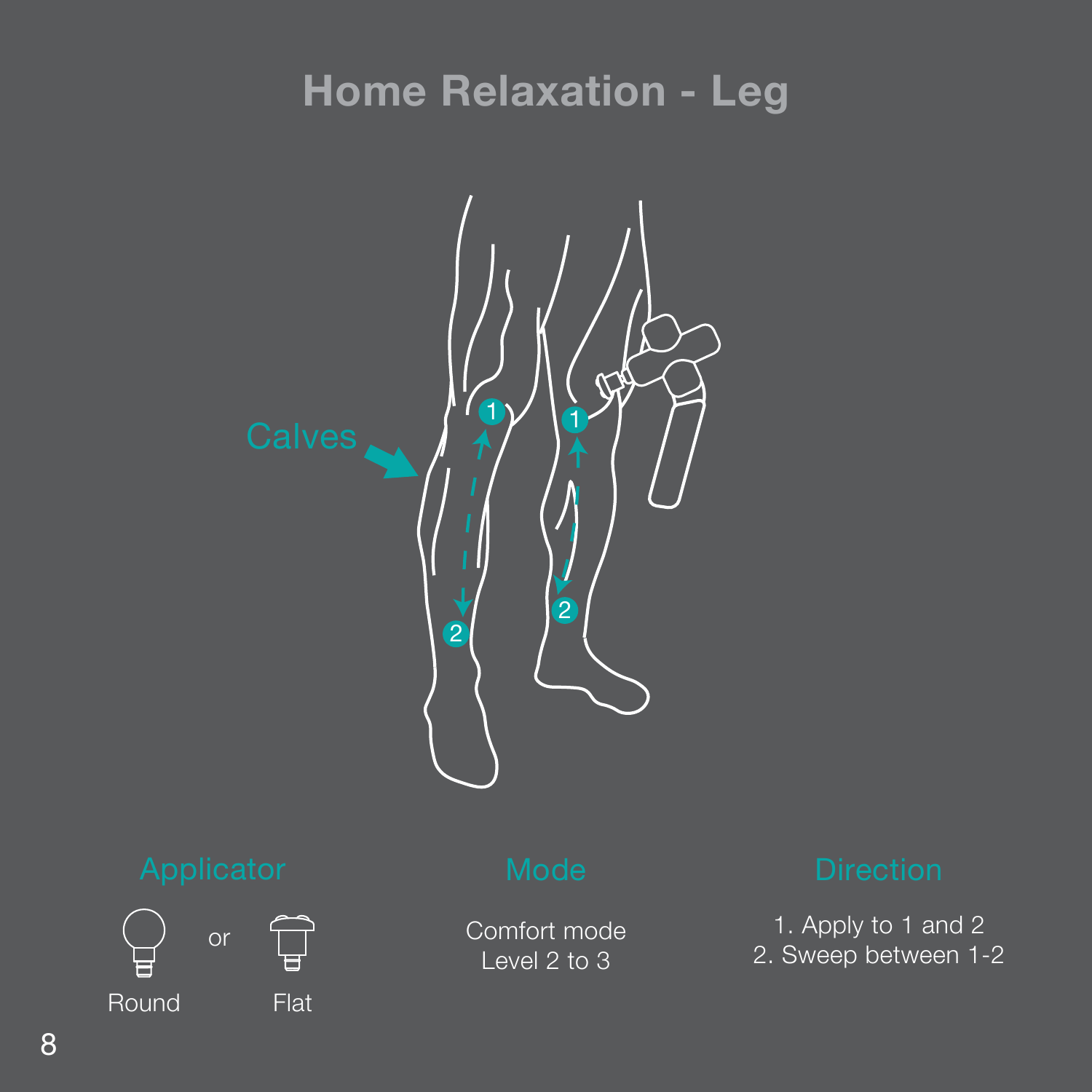### **Home Relaxation - Feet**





Comfort mode Level 2 to 3

1. Apply to 1 and 2 2. Sweep between 1-2, and sweep between 3-4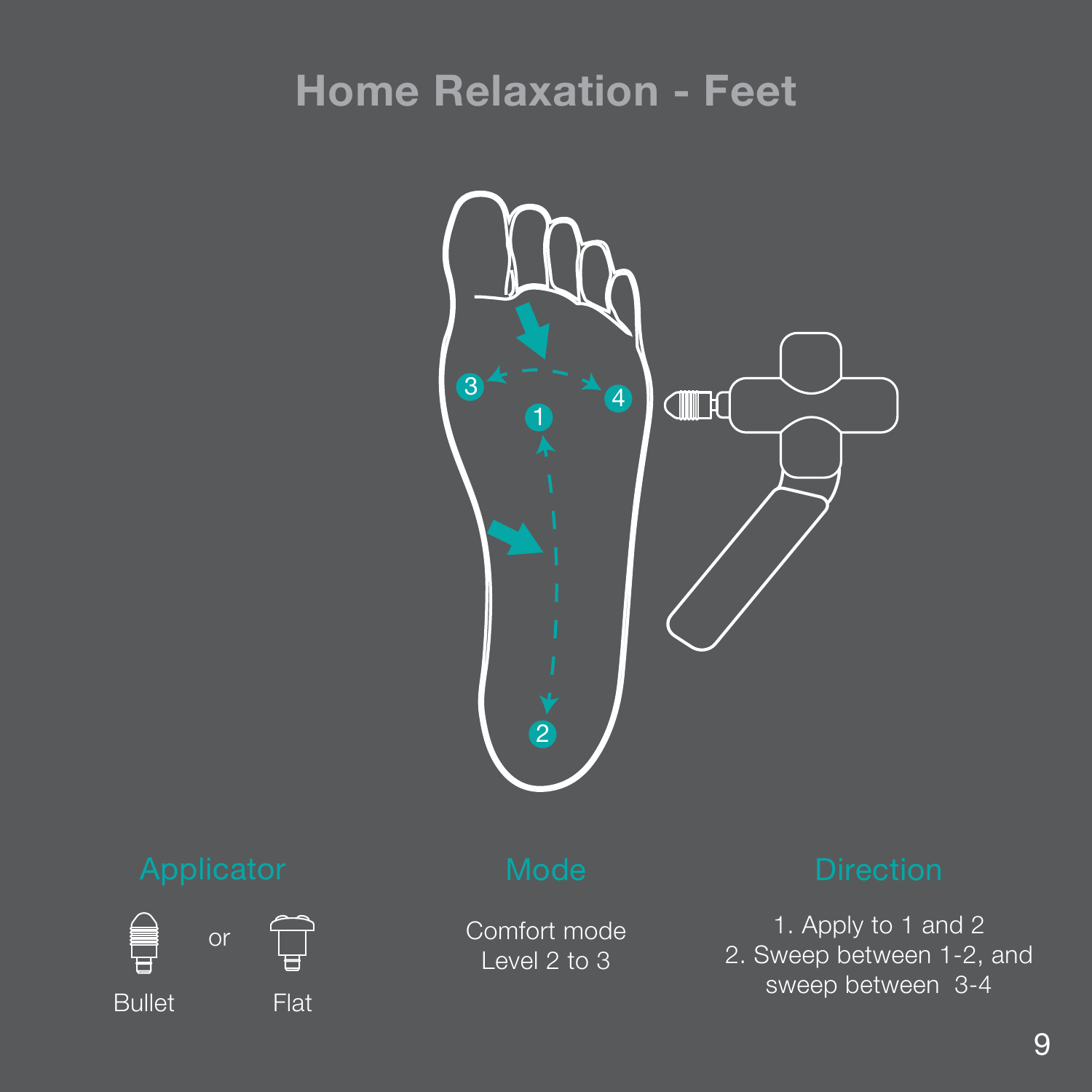## **Sports Performance (Upper Body)**

Adjust speed according to your own needs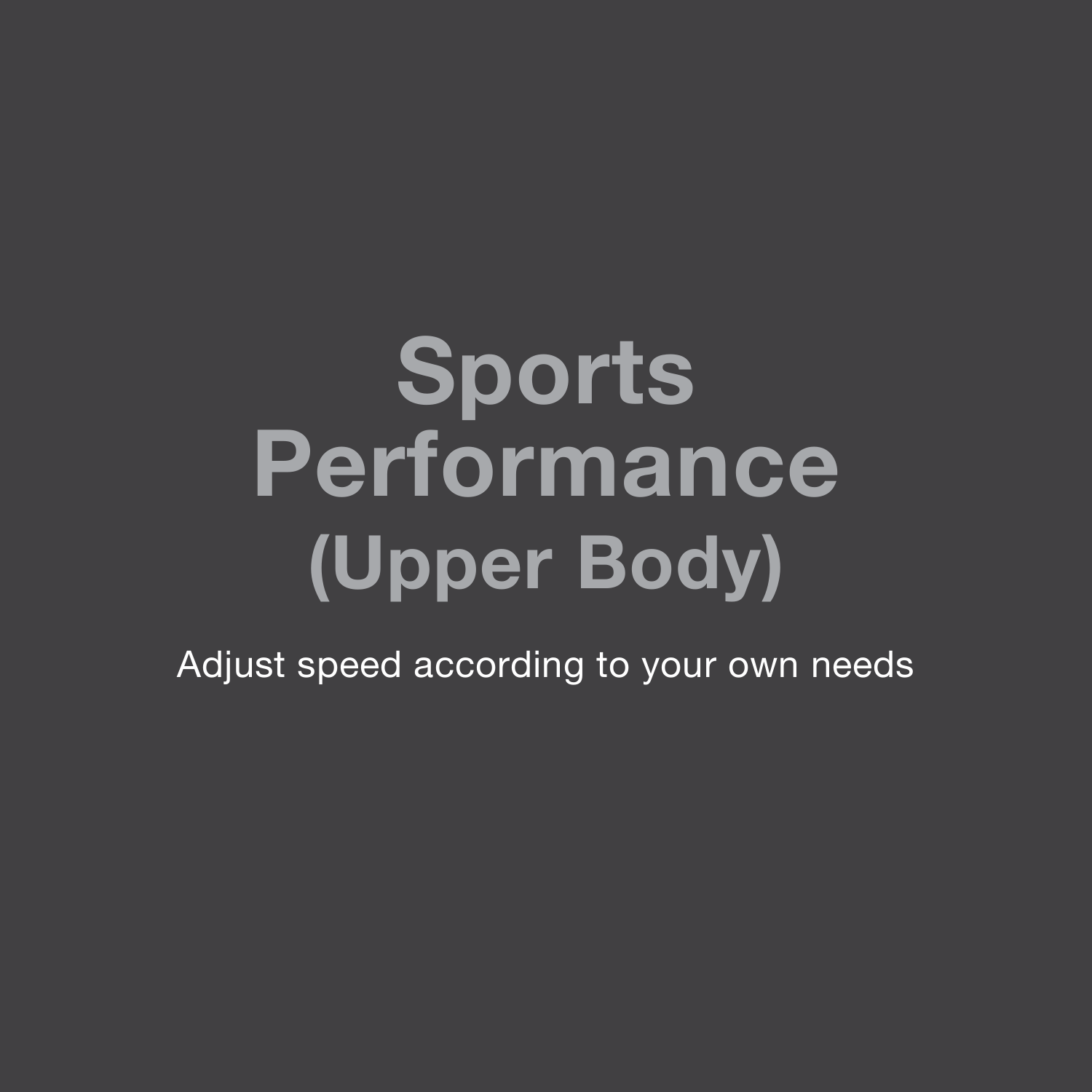### **Sport Performance (Upper Body) - Arms**

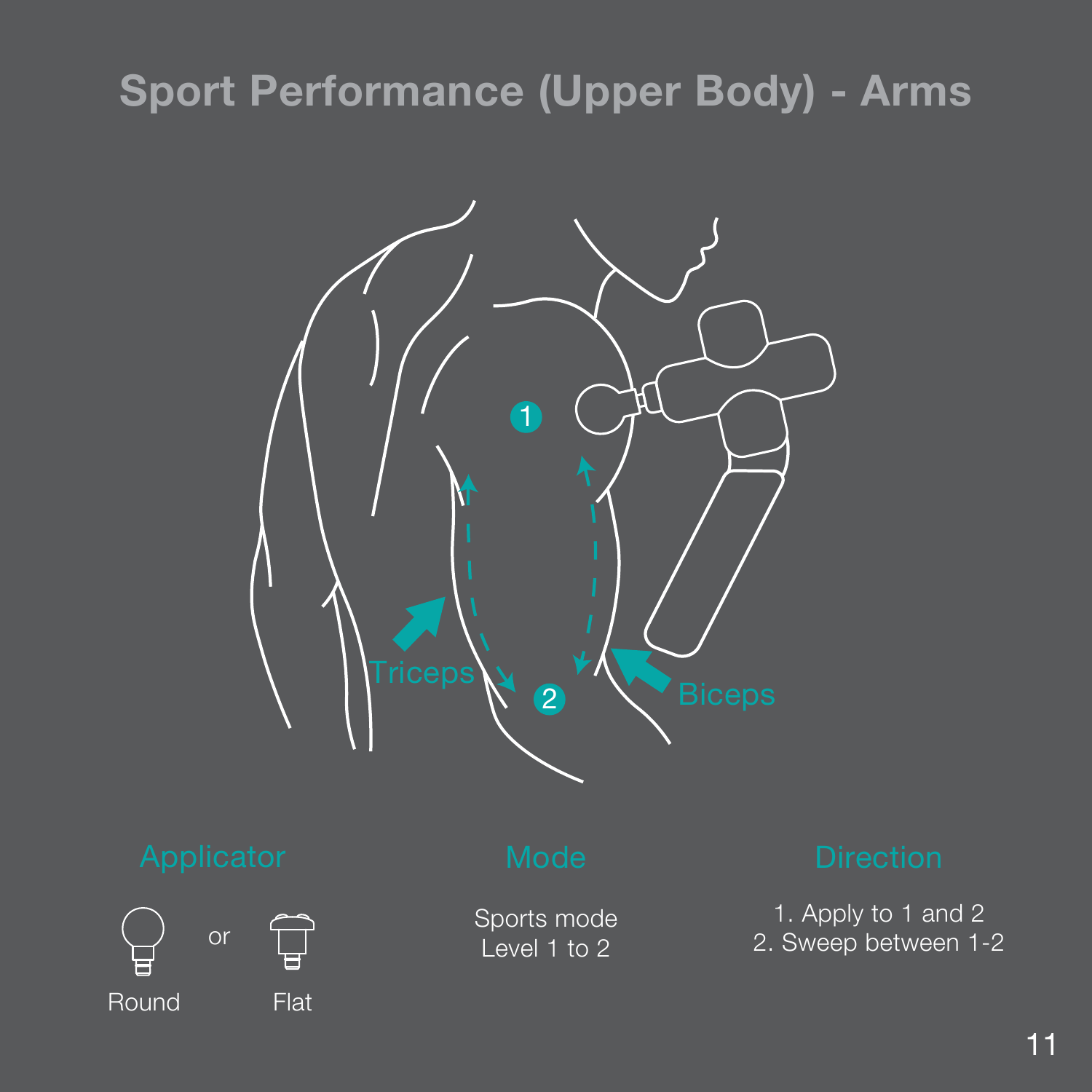### **Sport Performance (Upper Body) - Shoulder**





Sports mode Level 1 to 2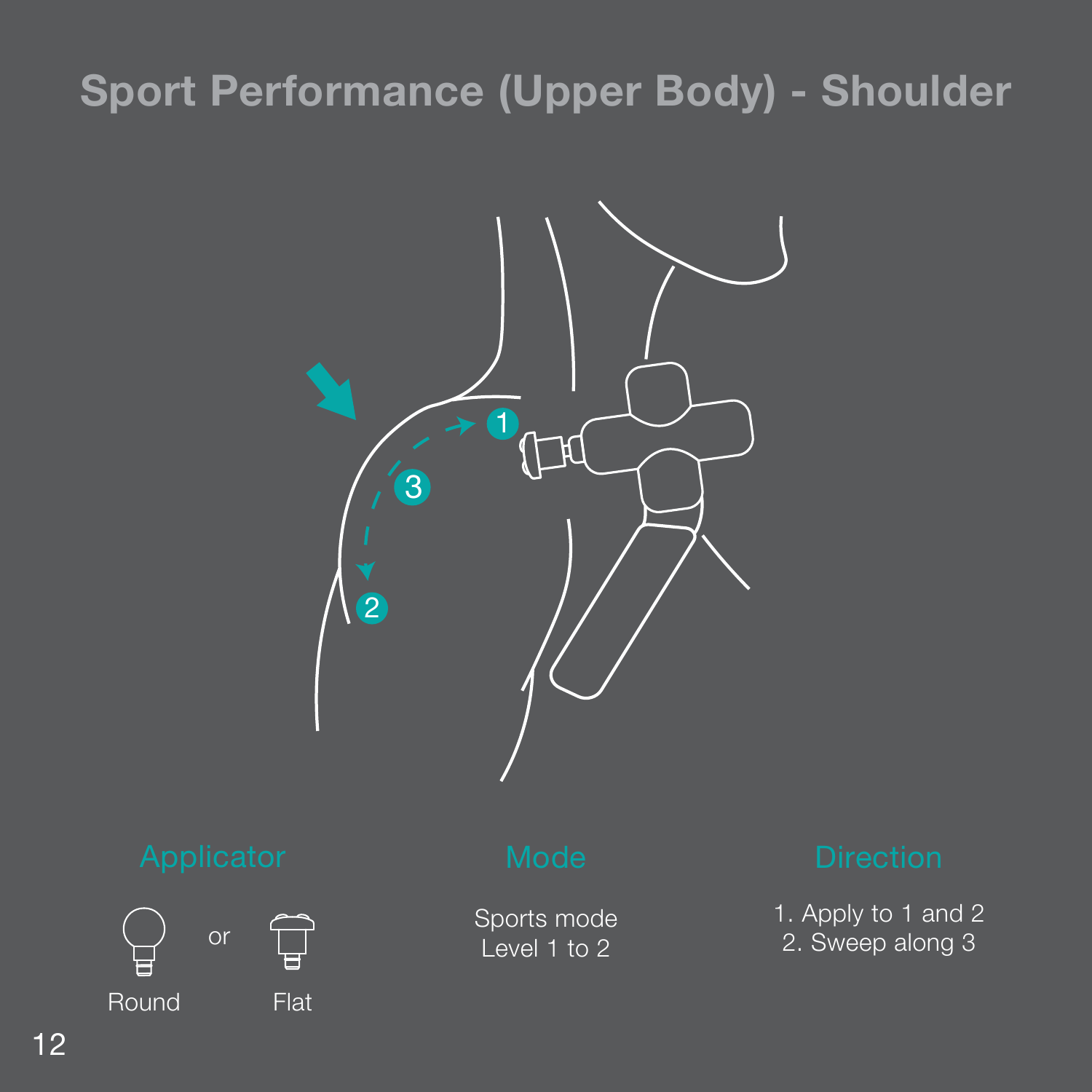### **Sport Performance (Upper Body) - PEC**





Sports mode Level 1 to 2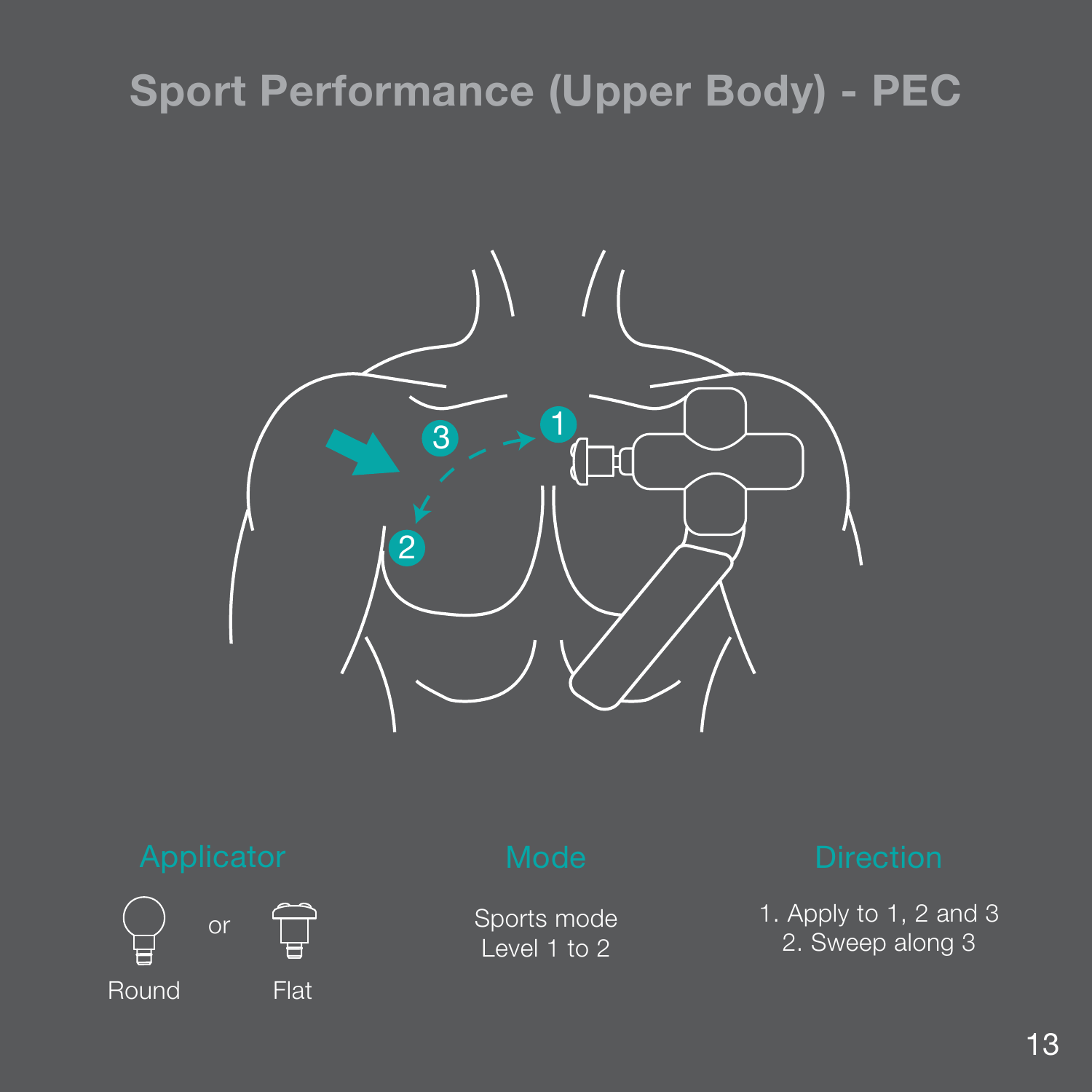### **Sport Performance (Upper Body) - Elbow**





Comfort mode Level 1 to 2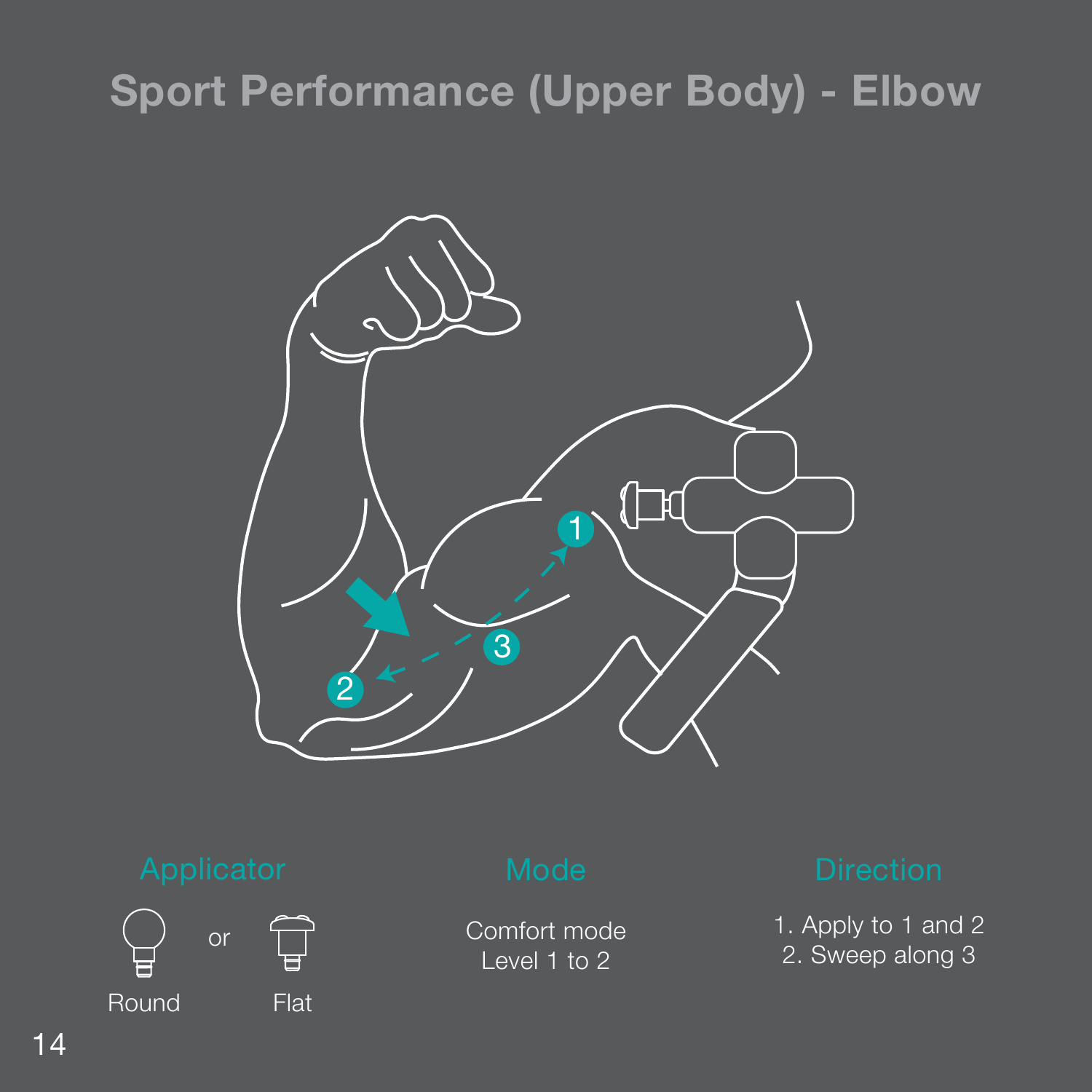## **Sports Performance (Lower Body)**

Adjust speed according to your own needs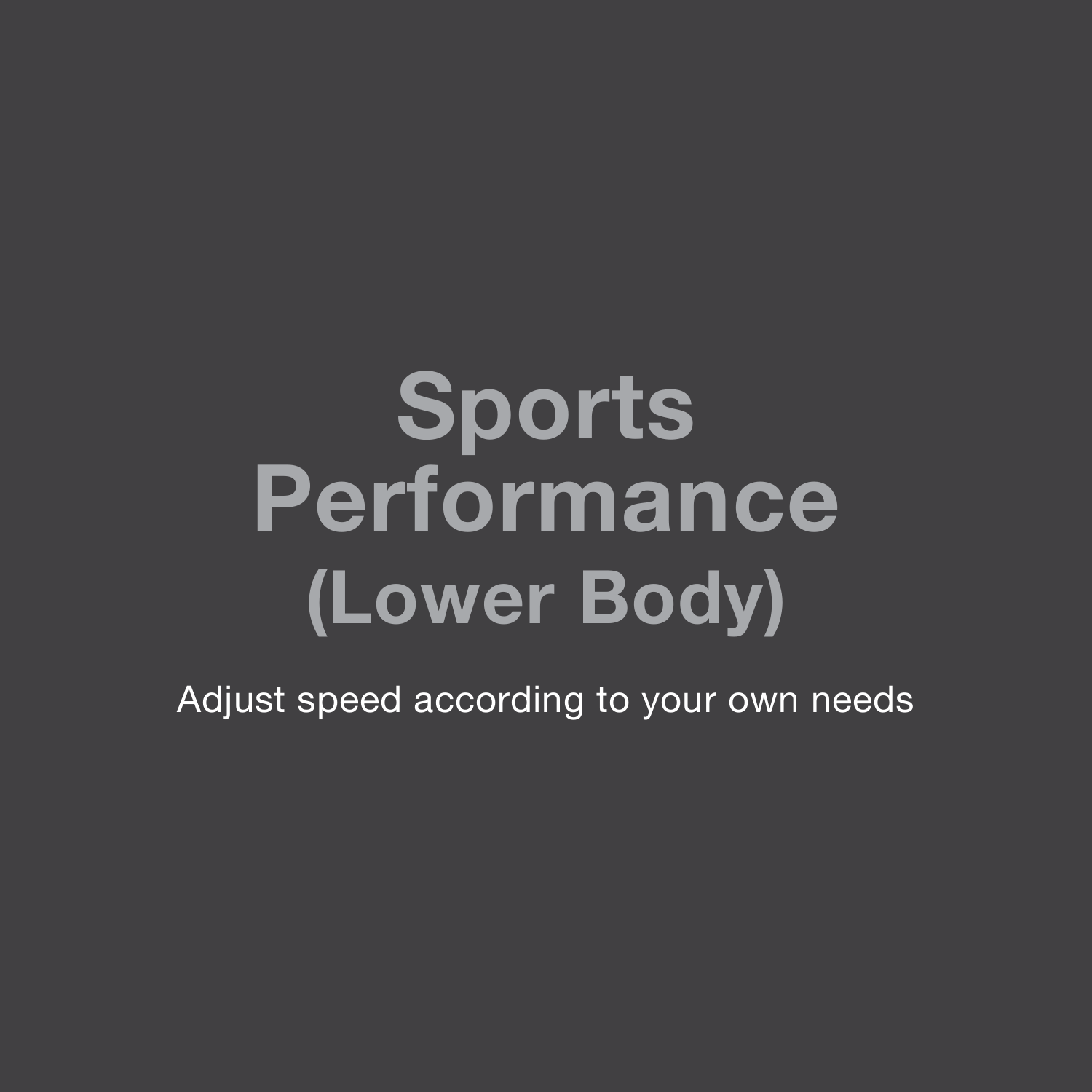### **Sport Performance (Lower Body) - Thighs Front**

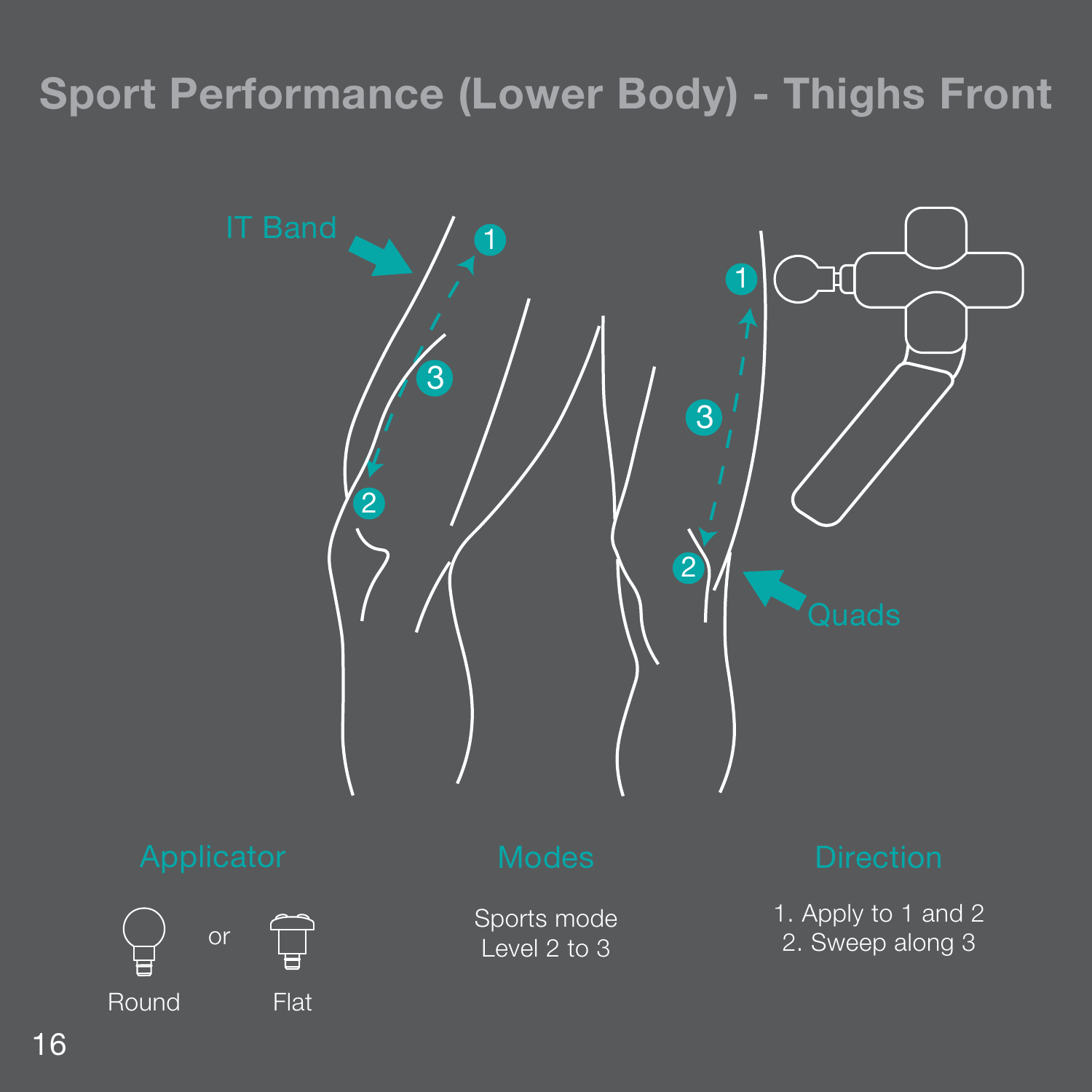### **Sport Performance (Lower Body) - Thighs Back**





Sports mode Level 2 to 3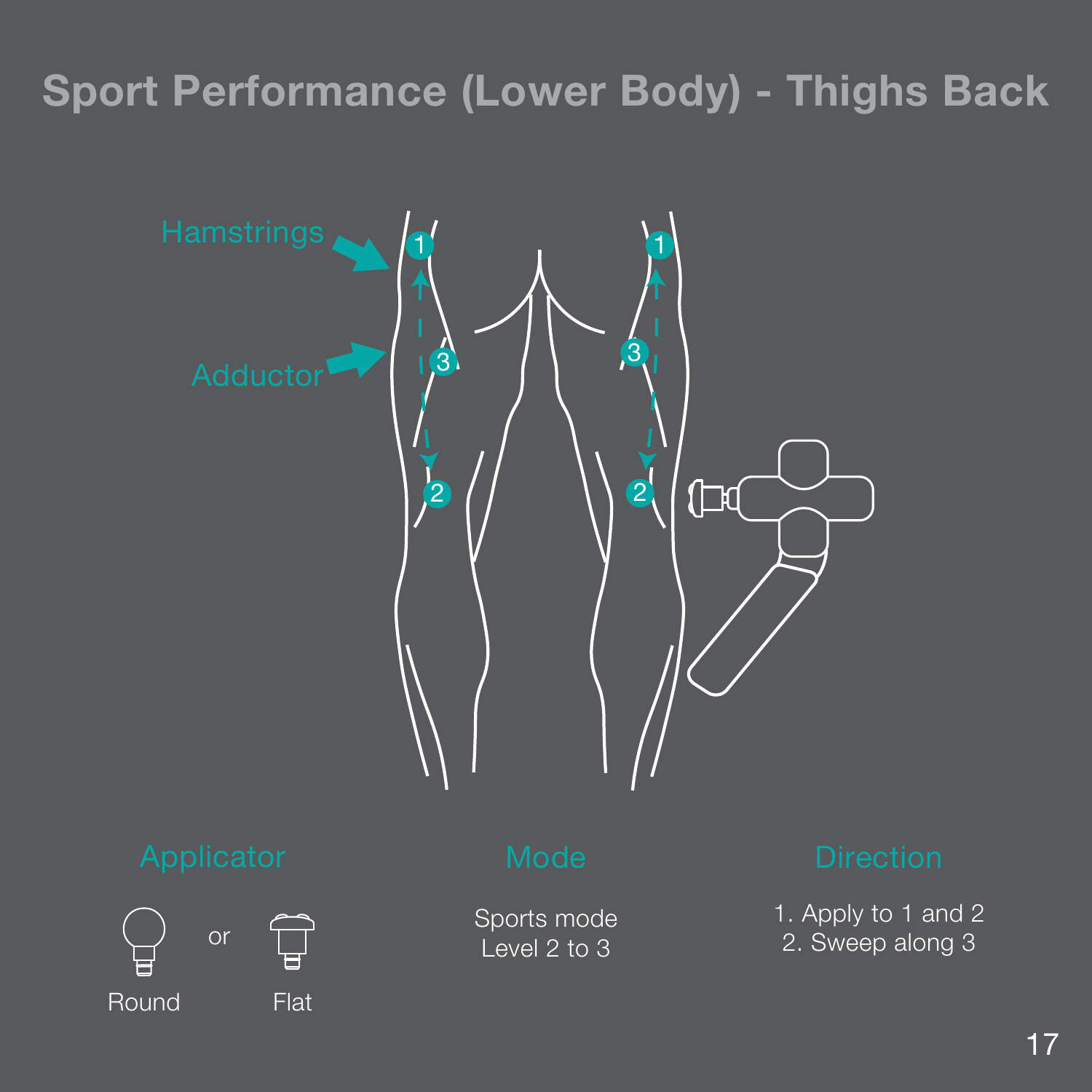### **Sport Performance (Lower Body) - Legs Front**

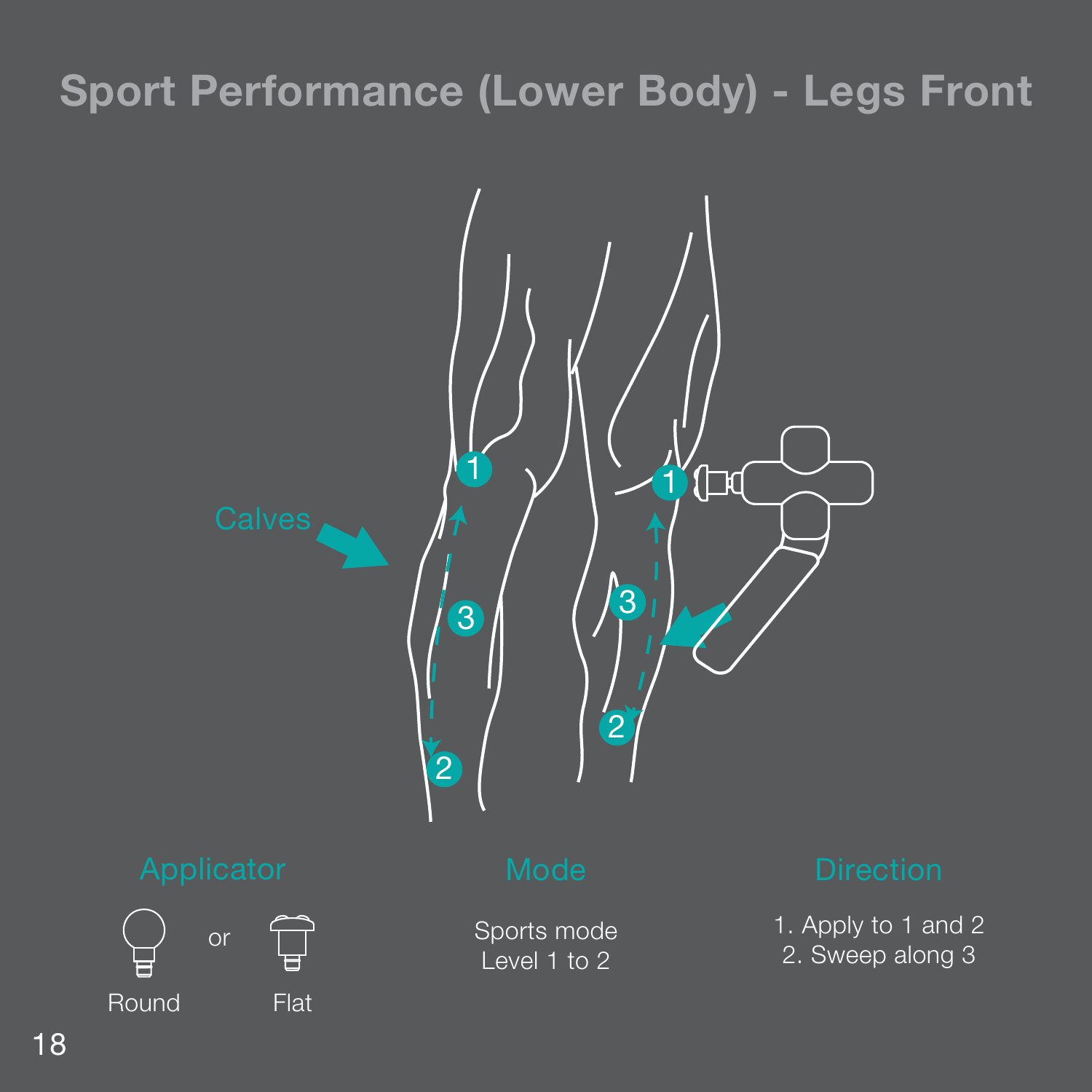### **Sport Performance (Lower Body) - Legs Back**





Sporst mode Level 1 to 2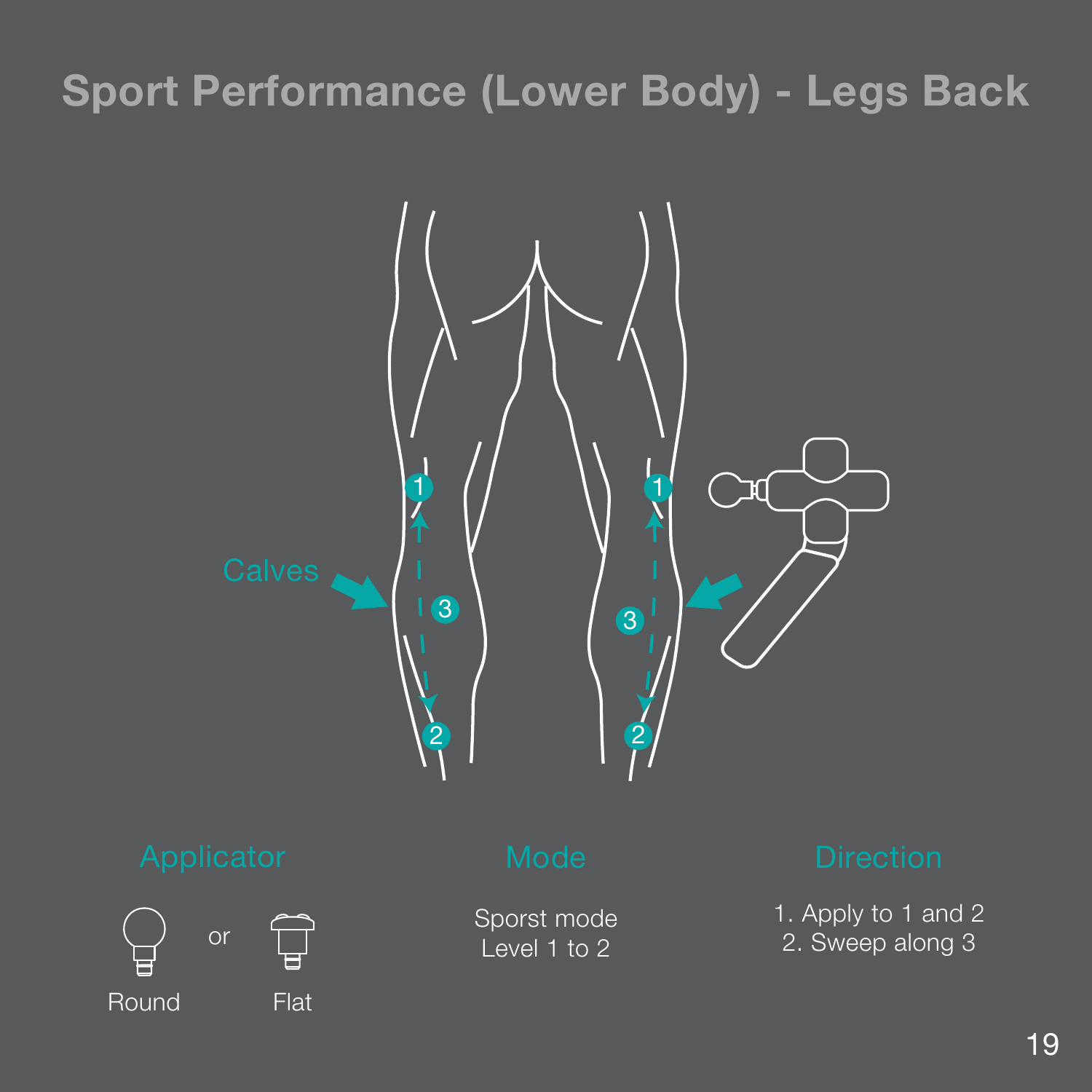### **Sport Performance (Lower Body) - Lower Back**



### 20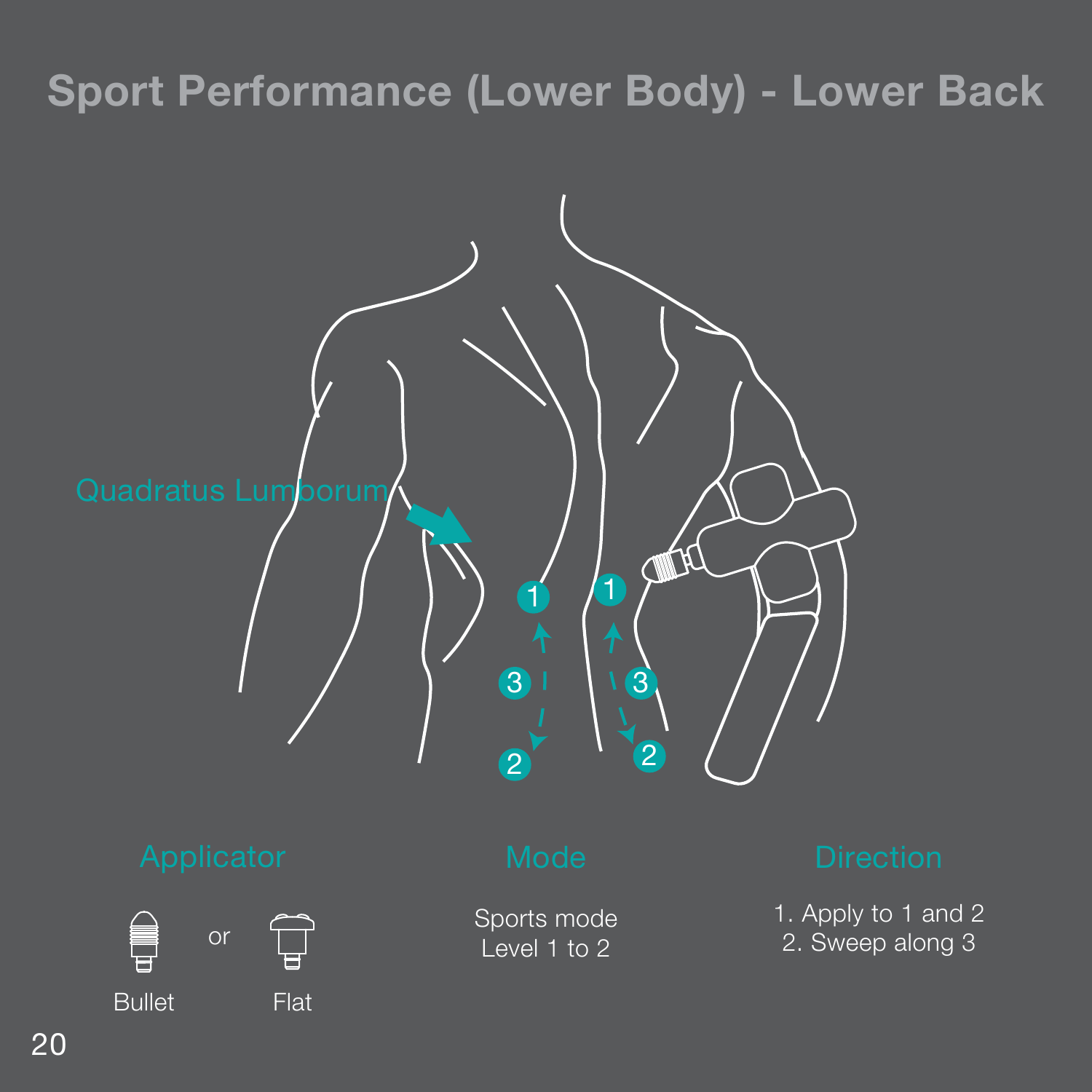### **Sport Performance (Lower Body) - Mid Section**





Sports mode Level 1 to 2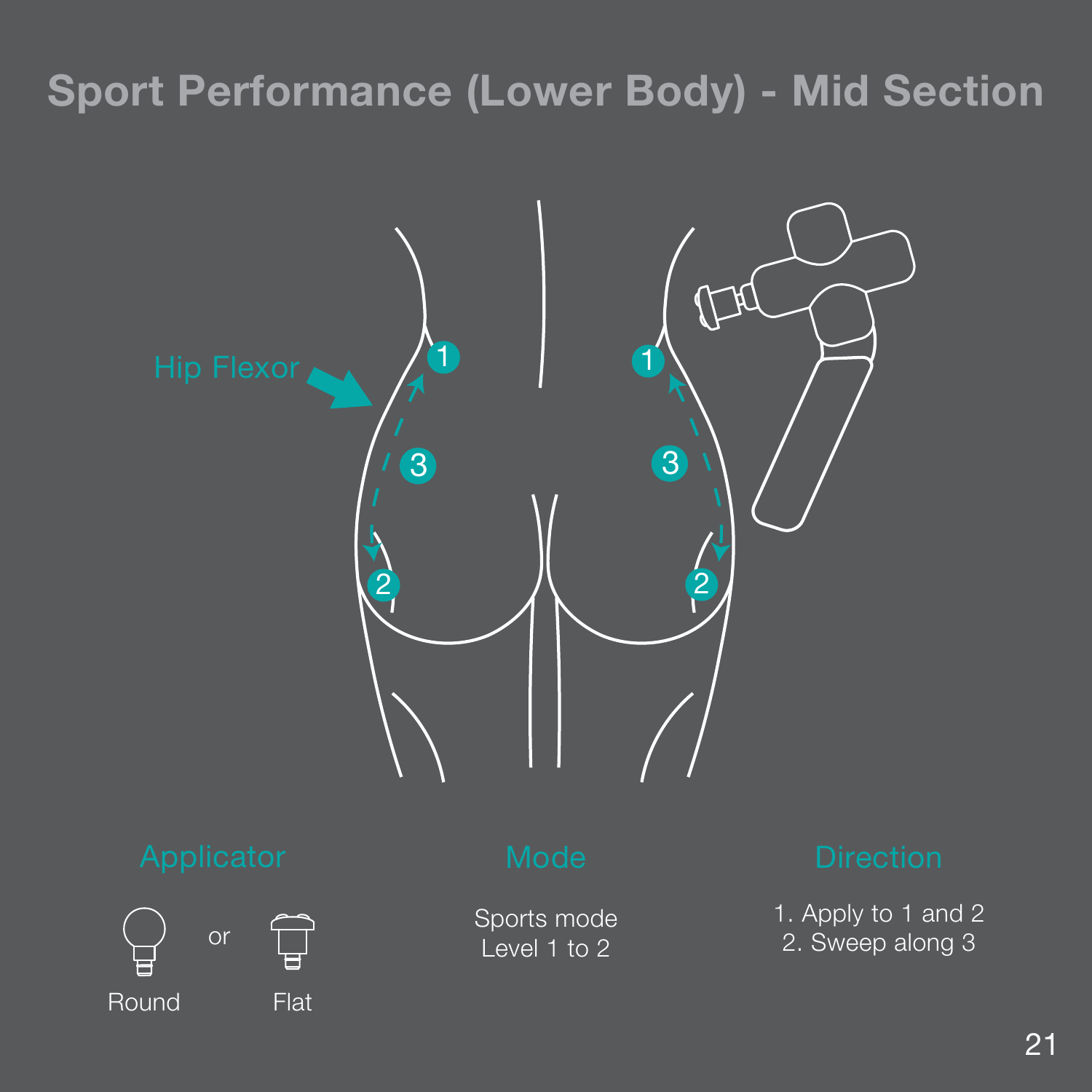### **Sport Performance (Lower Body) - Glutes**

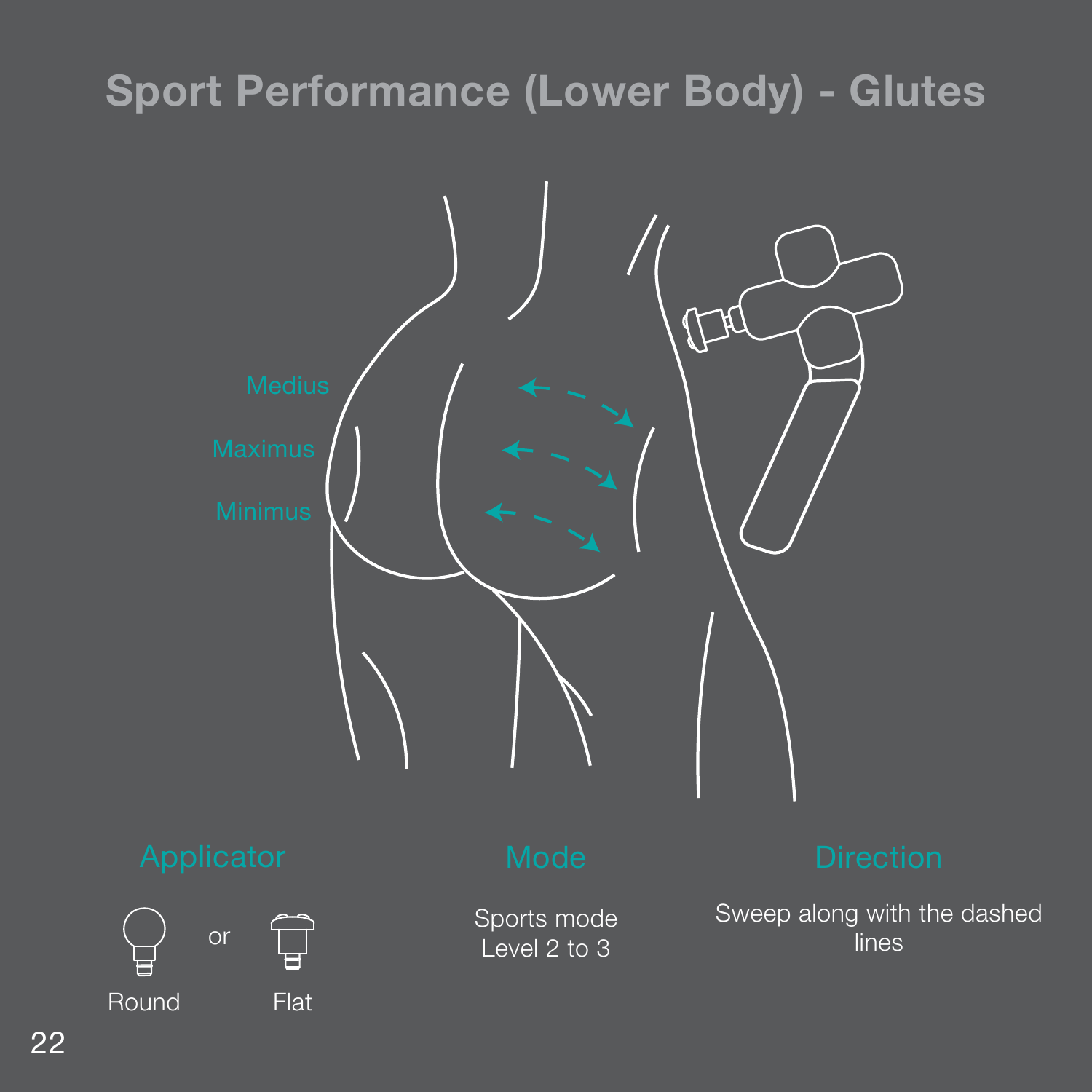### **Sport Performance (Lower Body) - Feet**





Comfort mode Level 2 to 3

Sweep along with the dashed lines